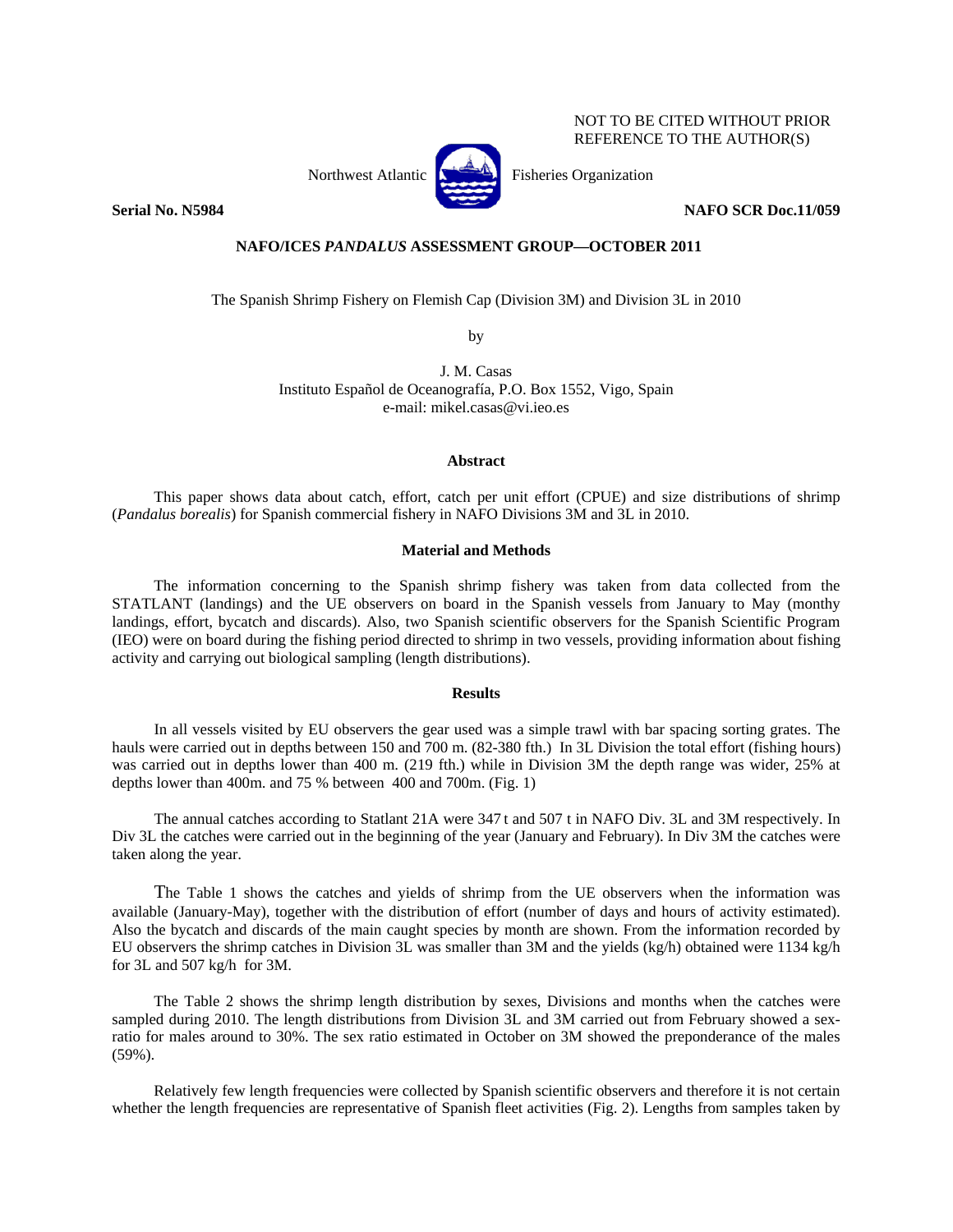observers consisted of a broad size range of males and females. In Division 3L the modes from males were near 18.5 and 20 mm, these animals were probably 3 - 4 years of age. The female length frequency distributions were also broad and showed several modes mainly at 21.5 mm, 24 mm, and 25.5 mm. These animals were probably 4, 5 and 6 years old.

In Division 3M the length distributions from February showed a broad mode at 17-18.5 mm. for males probably corresponding to individuals 3 years old. This length range was also present in the female length distribution showing two sub-peaks at 17.5 and 18.5 mm. The larger bulk of females between 20 and 26.5 mm. showed several modes at 21.5, 24 and 25.5 mm. These modal lengths would correspond roughly with the ages 4, 5 and 6.

| <b>DIVISION 3L</b>           |     |        |     |     |     |         |  |  |
|------------------------------|-----|--------|-----|-----|-----|---------|--|--|
| <b>SPECIES</b>               | Jan | Feb    | Mar | Apr | May | Jan-May |  |  |
| Northern shrimp              |     | 217412 |     |     |     | 217412  |  |  |
| Redfish                      |     | 855    |     |     |     | 855     |  |  |
| American plaice <sup>1</sup> |     | 110    |     |     |     | 110     |  |  |
| Skates <sup>1</sup>          |     | 35     |     |     |     | 35      |  |  |
| Witch flounder <sup>1</sup>  |     | 65     |     |     |     | 65      |  |  |
|                              |     |        |     |     |     |         |  |  |
| Vessel numbers               |     | 3      |     |     |     | 3       |  |  |
| Fishing hours                |     | 192    |     |     |     | 192     |  |  |
| CPUE Shrimp (kg/h)           |     | 1134   |     |     |     | 1134    |  |  |

Table 1.- Estimated catches (kg), effort and CPUE (kg/h) from UE observers of the Spanish trawl fleet directed to shrimp fishery in NAFO Div. 3L and 3M from January to May in 2010.

| <b>DIVISION 3M</b>           |     |        |                |      |        |         |  |  |
|------------------------------|-----|--------|----------------|------|--------|---------|--|--|
| <b>SPECIES</b>               | Jan | Feb    | Mar            | Apr  | May    | Jan-May |  |  |
| Northern shrimp              |     | 149051 | 19118          | 6050 | 131742 | 305961  |  |  |
| $\text{Redfish}^2$           |     | 5186   | 110            |      |        | 5296    |  |  |
| American plaice <sup>1</sup> |     | 230    | 30             |      |        | 260     |  |  |
| Skates <sup>1</sup>          |     | 215    | 20             |      |        | 235     |  |  |
| Witch flounder <sup>1</sup>  |     | 141    | 25             |      |        | 166     |  |  |
| Capelin <sup>1</sup>         |     | 30     |                |      |        | 30      |  |  |
|                              |     |        |                |      |        |         |  |  |
|                              |     |        |                |      |        |         |  |  |
| Vessel numbers               |     | 4      | $\overline{2}$ | 2    | 1      | 5       |  |  |
| Fishing hours                |     | 289    | 154            | 8    | 153    | 604     |  |  |
| CPUE Shrimp (kg/h)           |     | 516    | 124            | 748  | 862    | 507     |  |  |

<sup>1</sup> discards

2 around 70% discards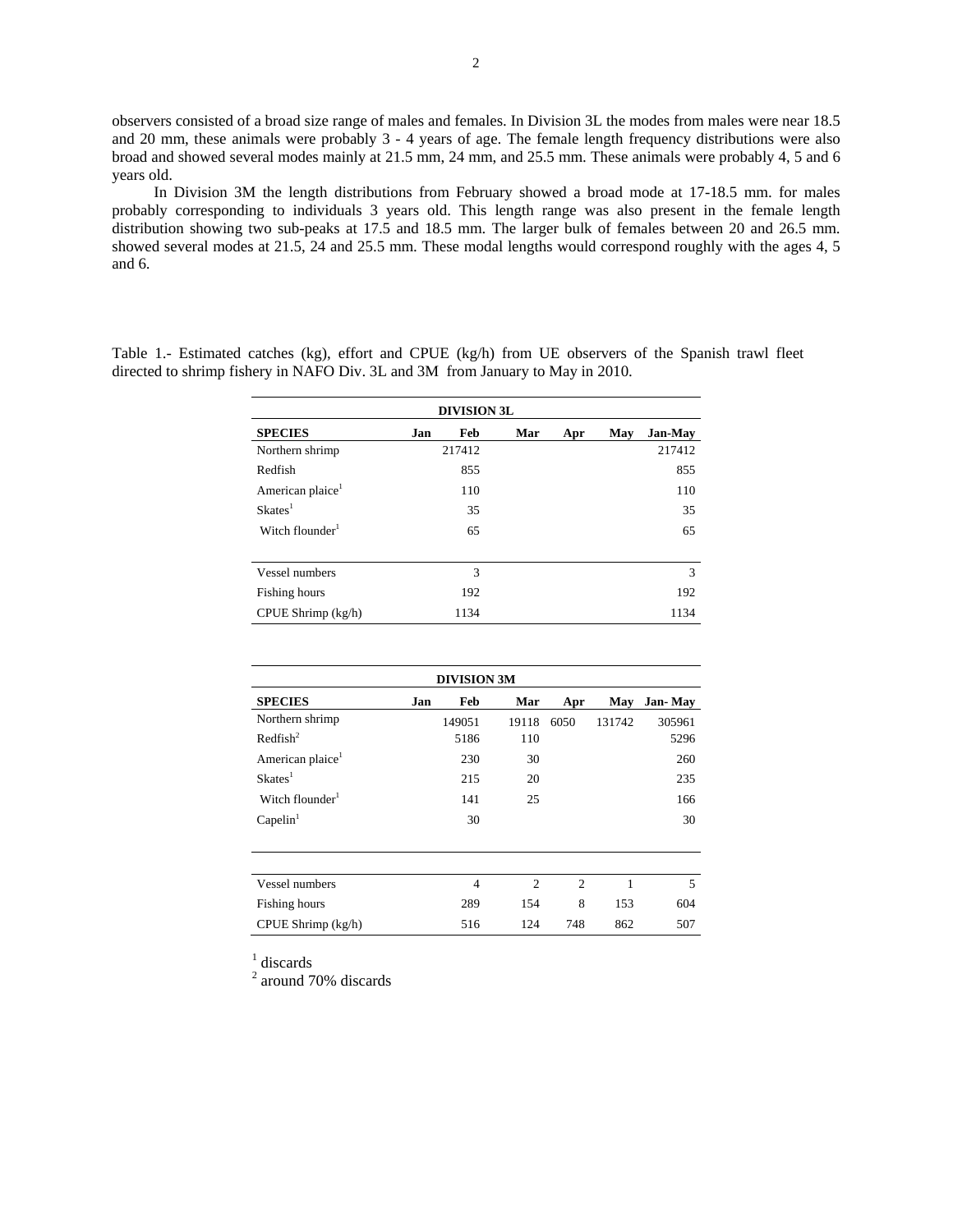| <b>Divisions</b> |                | 3L       |        |          | 3M           |         |          |         |
|------------------|----------------|----------|--------|----------|--------------|---------|----------|---------|
| <b>Months</b>    |                | February |        | February |              | October | All year |         |
| Length (mm)      | males          | females  | males  | females  | males        | females | males    | females |
| 12.5             |                |          | 77     |          |              |         | 77       |         |
| 13               |                |          | 139    |          |              |         | 139      |         |
| 13.5             |                |          | 139    |          |              |         | 139      |         |
| 14               |                |          | 2584   |          |              |         | 2584     |         |
| 14.5             | 3741           |          | 3056   |          | 324          |         | 3380     |         |
| 15               | 4988           |          | 4010   |          | 324          |         | 4334     |         |
| 15.5             | 8114           |          | 4123   |          |              |         | 4123     |         |
| 16               | 3947           |          | 7359   |          | 324          |         | 7683     |         |
| 16.5             | 3947           |          | 14094  | 346      | 540          |         | 14634    | 346     |
| 17               | 4167           |          | 29543  | 3782     | 540          |         | 30083    | 3782    |
| 17.5             | 7895           |          | 26858  | 10249    | 1836         |         | 28694    | 10249   |
| 18               | 20395          |          | 22869  | 9922     | 2431         | 486     | 25300    | 10408   |
| 18.5             | 52632          |          | 21107  | 16397    | 5077         |         | 26184    | 16397   |
| 19               | 48246          |          | 6449   | 14419    | 3437         | 1964    | 9886     | 16383   |
| 19.5             | 52851          |          | 4501   | 29740    | 2836         | 945     | 7337     | 30685   |
| 20               | 85307          | 8333     | 2204   | 27027    | 4705         | 588     | 6909     | 27615   |
| 20.5             | 40351          | 32675    | 1729   | 24222    | 5833         | 972     | 7562     | 25194   |
| 21               | 28289          | 97588    | 1369   | 35710    | 2639         | 3518    | 4008     | 39228   |
| 21.5             | 12281          | 126316   | 131    | 39757    | 523          | 1745    | 654      | 41502   |
| $22\,$           | 7895           | 80044    |        | 25938    | 286          | 4143    | 286      | 30081   |
| 22.5             |                | 92544    |        | 33469    |              | 2593    |          | 36062   |
| 23               |                | 73684    |        | 19539    |              | 1728    |          | 21267   |
| 23.5             |                | 59868    |        | 18935    |              | 972     |          | 19907   |
| 24               |                | 93202    |        | 17385    |              | 972     |          | 18357   |
| 24.5             |                | 36623    |        | 10110    |              | 864     |          | 10974   |
| 25               |                | 45175    |        | 9118     |              | 108     |          | 9226    |
| 25.5             |                | 56798    |        | 12122    |              |         |          | 12122   |
| 26               |                | 44298    |        | 9313     |              | 324     |          | 9637    |
| 26.5             |                | 8114     |        | 2738     |              | 108     |          | 2846    |
| 27               |                | 16228    |        | 198      |              |         |          | 198     |
| 27.5             |                | 7895     |        |          |              |         |          |         |
| 28               |                |          |        |          |              |         |          |         |
| 28.5             |                |          |        | 198      |              |         |          | 198     |
| <b>TOTAL</b>     | 385046         | 879385   | 152341 | 370634   | 31655        | 22030   | 183996   | 392664  |
| Sex ratio        | 30%            | 70%      | 29%    | 71%      | 59%          | 41%     | 32%      | 68%     |
| Sampled catch    | 8250           |          | 2684   |          | 200          |         | 2884     |         |
| No. Hauls        | $\overline{2}$ |          | 9      |          | $\mathbf{1}$ |         | $10\,$   |         |

Table 2: Shrimp length distributions by month and sex from Spanish catches in NAFO Divisions 3L and 3M.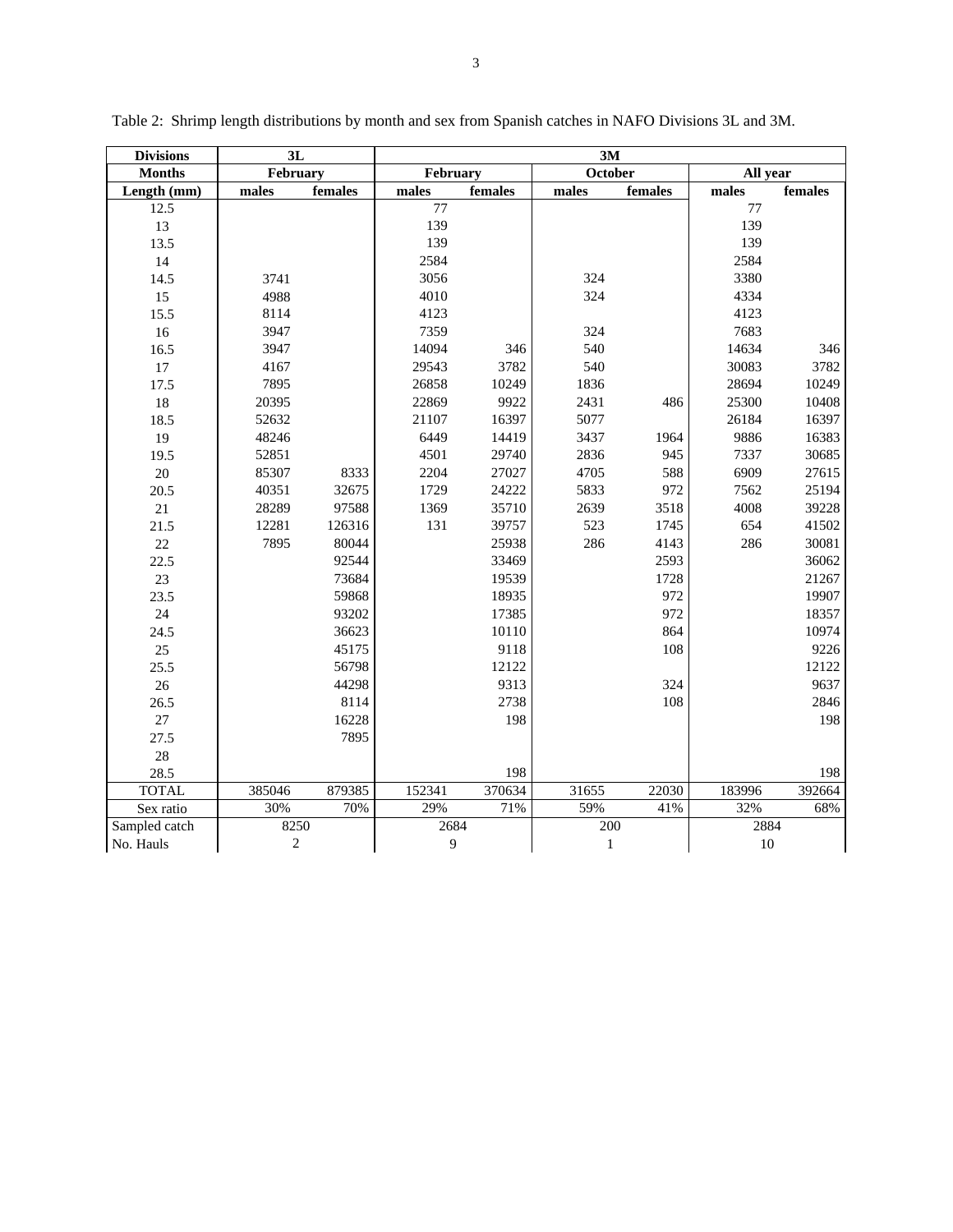

Fig. 1.- Geographical location and distribution of Spanish catches (kg) in NAFO Div. 3M and 3L in 2010